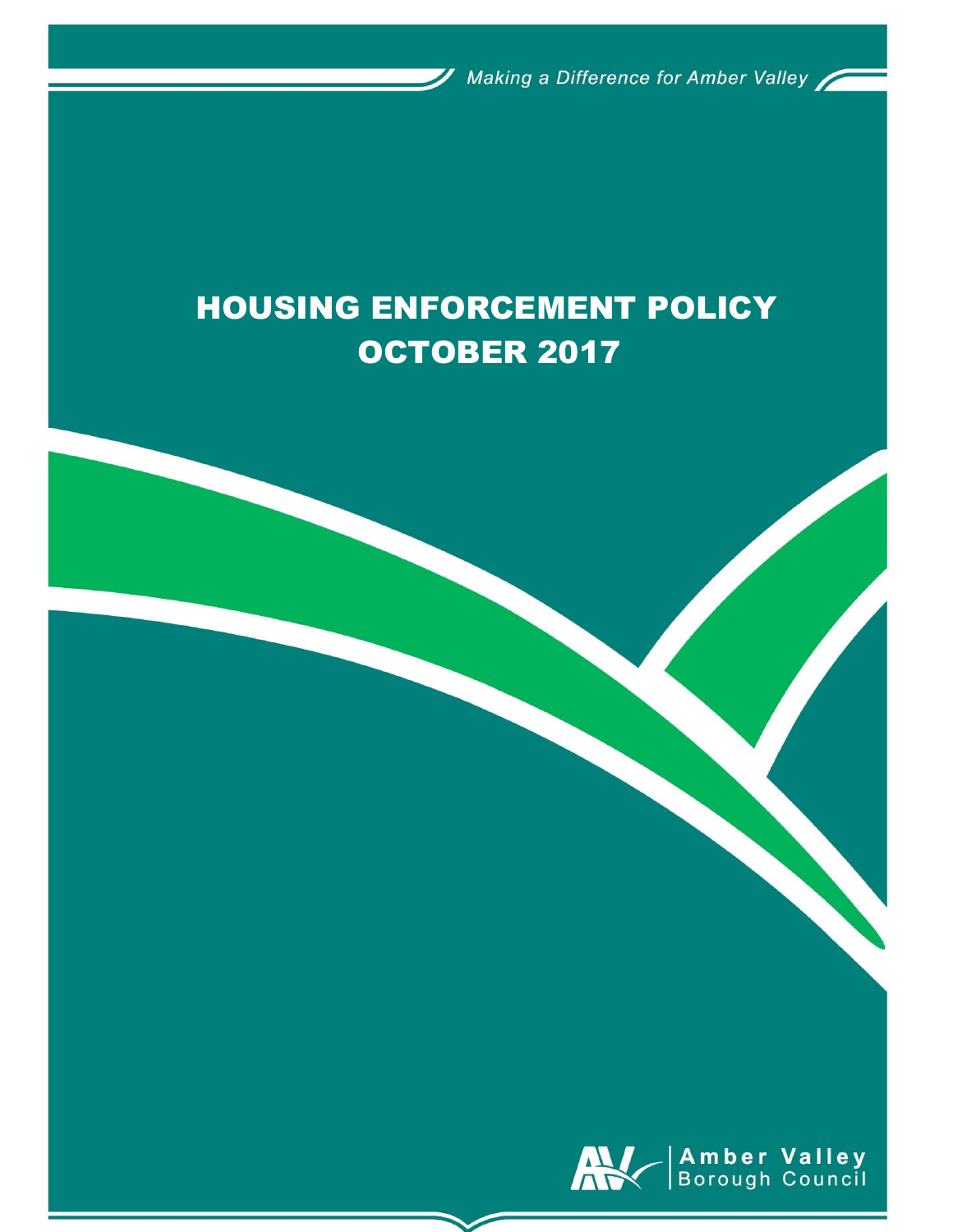# Housing Enforcement Policy

| <b>Document Control Information</b>  |                                    |  |
|--------------------------------------|------------------------------------|--|
| <b>Business Unit</b>                 | <b>Housing</b>                     |  |
| <b>Version</b>                       | Version 2 - Draft for consultation |  |
| <b>Last Updated</b>                  | September 2017                     |  |
| <b>Planned Review</b>                | November 2018                      |  |
| <b>Author</b>                        | <b>Housing Manager</b>             |  |
| <b>Classification</b>                | <b>Public Document</b>             |  |
| Is any part of the document redacted | <b>No</b>                          |  |
| <b>Reason for Classification</b>     | <b>Transparent System</b>          |  |

| <b>Document History</b> |             |                |                                          |
|-------------------------|-------------|----------------|------------------------------------------|
| <b>Version</b>          | <b>Date</b> | <b>Author</b>  | <b>Comments</b>                          |
|                         |             | <b>Housing</b> |                                          |
|                         |             | <b>Manager</b> |                                          |
|                         | 04/10/17    | <b>Housing</b> | Updated to take into account legislation |
|                         |             | <b>Manager</b> | change                                   |

## **Background**

The Council is responsible for the statutory services related to the enforcement of standards of the Borough's housing stock and whilst this primarily relates to the rented sector it applies to all tenures including owner occupiers. This policy relates to a range of enforcement powers delegated to officers within the Council.

This document sets out in greater detail how the Housing functions work within the Corporate Enforcement Policy, Enforcement Concordat and Regulator's Code.

The document provides guidance for Housing Officers, landlords, tenants, partner organisations and their respective advocates on the principles and processes which will apply when enforcement action is to be taken regarding addressing housing standards.

## 1. **INTRODUCTION**

- 1.1 The Council carries out a wide range of housing duties and functions and is responsible for enforcing various Acts of Parliament within the Private Housing Sector.
- 1.2 The policy primarily supports the delivery of functions relating to private sector enforcement, empty properties, mobile homes, private water supplies and standards of the owner occupied sector.
- 1.3 The objectives are achieved by working both reactively and proactively but based on targeting resources on the areas of highest risk. The Council will look to provide housing advice where possible, but will need to prioritise work based on risks to those potentially affected.
- 1.4 This policy deals with the practical application of enforcement options that are used to achieve improvements to housing. It sets out what owners, landlords, managing agents and tenants of private sector properties can expect from officers but also sets out expectations of tenants, landlords and agents.
- 1.5 The Council will seek to use enforcement options available to secure improvements to owner occupied properties where referrals are made to the Council and action maybe required to reduce the risks to an acceptable level to occupants, their guests or any other party that might be affected.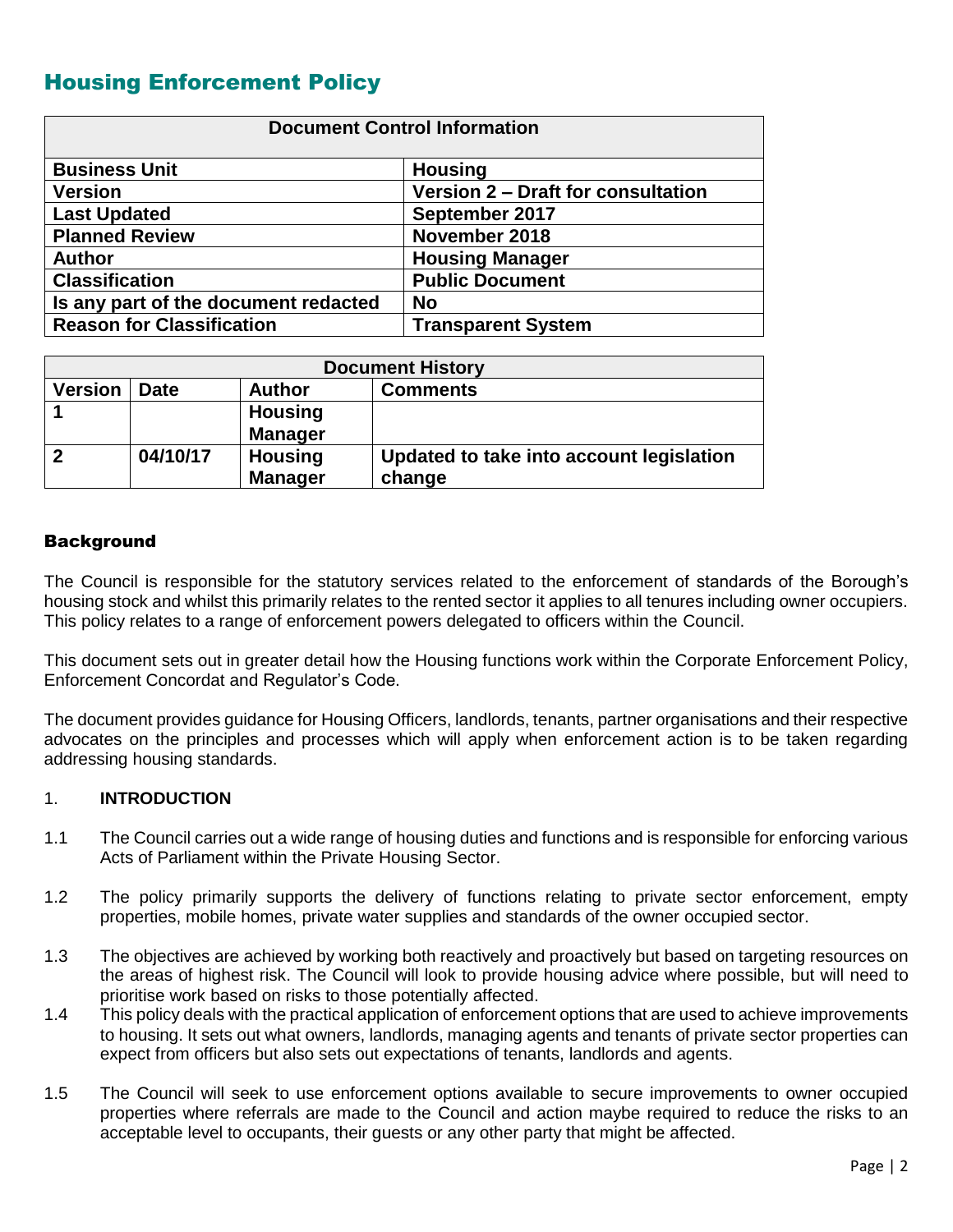- 1.6 The Council will continue to recognise that often vulnerable people live in the poorest housing conditions and that a multi-agency approach is frequently required. Officers will be mindful of Safeguarding and the Vulnerable at Risk Management processes in existence in Derbyshire.
- 1.7 The Council will make reference to the Derbyshire Hoarding Protocol and the latest version of the Derbyshire Fire Safety protocol.

## 2.0 PRINCIPLES OF GOOD ENFORCEMENT

- 2.1 This document provides more detail to support the [Council's Corporate Enforcement Policy](http://info.ambervalley.gov.uk/docarc/docviewer.aspx?docGuid=e6b573d838784810a88ffd1bcded8a8a) approved by Cabinet 2nd December 2015.
- 2.2 The Council recognises that a successful private rented sector provides a wide range of housing options for residents seeking safe and secure accommodation, and this has to balance this with concern about the conduct of a small proportion of landlords that put tenants at risk.
- 2.3 The Council recognises that there are many reasons why private tenants find it difficult to seek housing advice and in particular fear eviction if there is contact with their landlord. The Council will work with organisations that can better provide tenant support and will be looking at how the Homelessness Reduction Act 2017 can be used to support landlords and tenants alike.
- 2.4 Tenants will need to contact their landlord and/or agent about their concerns and will be advised to put their complaints in writing and the Council will seek to support tenants to have the confidence to do so. Appropriate notice will be given to the landlord when an inspection is required.
- 2.5 The Council will seek to use resources at its disposal in the most effective way and will seek to target the most hazardous premises through gathering of intelligence and partnership working. This includes seeking to inspect known portfolios of some of those landlords known to put tenants at risk. This also means that complaints and requests for service will be assessed to identify the risks involved and some service requests will not necessarily involve a visit to the property.
- 2.6 The Council recognises that using enforcement powers on owner-occupiers is a significant step and one not taken lightly. There will be instances where service of enforcement notices will be necessary to secure the protection required especially where a multi-disciplinary approach deems this action appropriate.
- 2.7 Powers now exist to protect tenancies that commenced after 1<sup>st</sup> October 2015, preventing retaliatory eviction. This is where a tenant makes a legitimate complaint to their landlord about the condition of their property and, in response, instead of making the repair, the landlord serves them with an eviction notice. The Council is conscious of the need to exercise its powers appropriately and proportionately and be mindful of the consequences for a tenant if informal action is taken where a category 1 hazard exists. Equally a tenant's need to prevent retaliatory eviction cannot interfere with judgements made about the appropriateness of the enforcement response.

## 3. ROLE OF THE COUNCIL

## 3.1 **Responding to Complaints**

Council officers will seek to respond to complaints from tenants and other residents regarding problem private properties and use its discretion to take appropriate enforcement action using the range of legislation. Officers are frequently asked to address concerns about rented properties by the Police and other organisations.

## 3.2 **Completing inspections**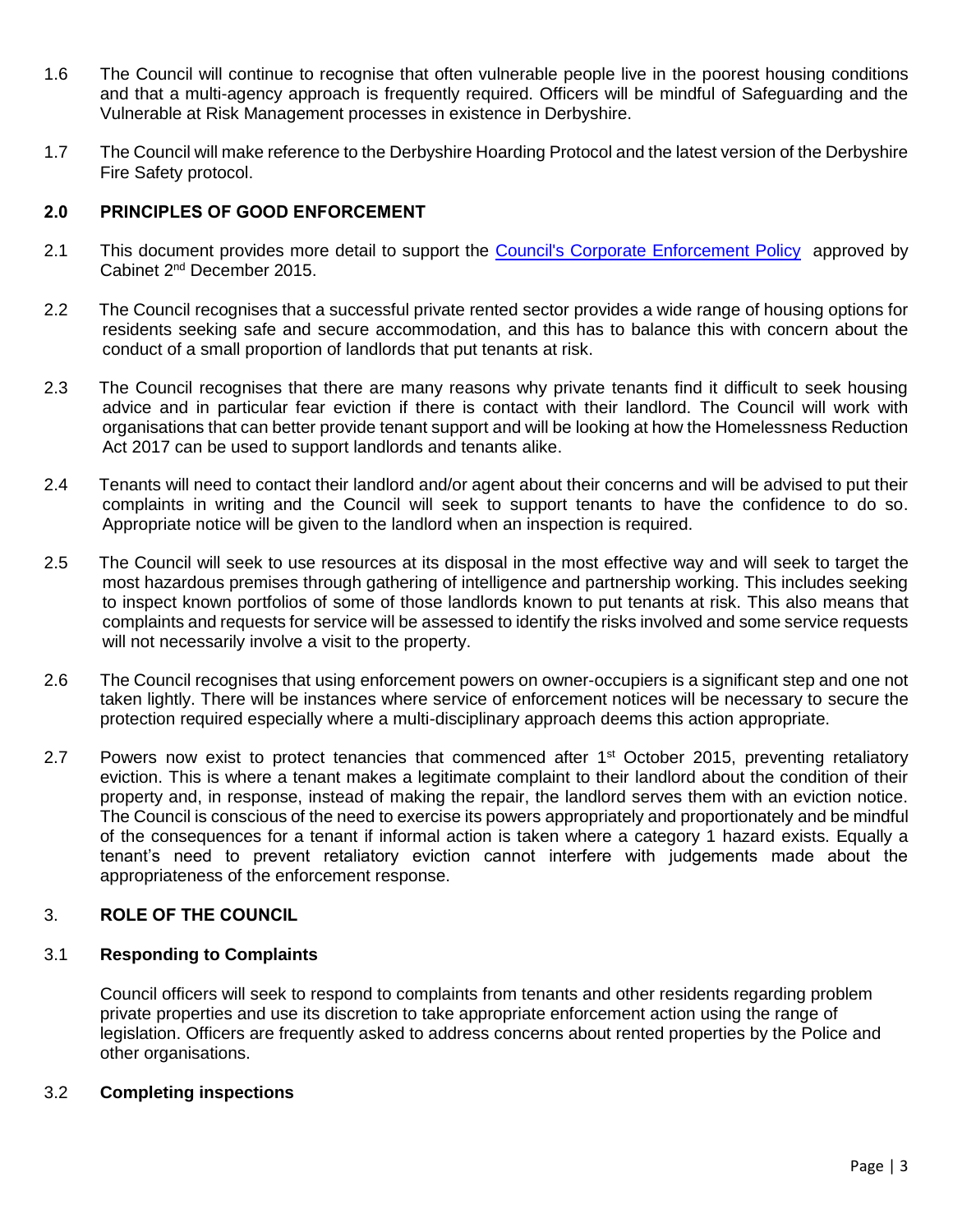Council officers have powers to inspect properties and will do so where the local authority considers that it is appropriate for an inspection to be conducted.

## 3.3 **The Health and Safety Rating System (HHSRS)**

The HHSRS is set out in the Housing Act 2004. It is a method of assessing how likely the condition of a property is to cause a hazard to health. There are two categories of possible hazards. Category 1 hazards represent a serious danger to health and the Council has a duty to take action to deal with these and will seek to do so in appropriate cases. Category 2 hazards represent a less serious danger and the Council has the power, but not a duty to take action. A range of enforcement powers is available under the Act to remove or reduce any hazards identified to an acceptable level.

## 3.4 **Houses in Multiple Occupation (HMO's)**

These are houses in which more than one family share facilities. Although many smaller HMO's are not required to be licensed they can sometimes be in poor condition and pose a danger to the welfare of their residents who are often vulnerable. The Council will prioritise these for inspection and will act on shared intelligence received from partners.

## 3.5 **Mandatory HMO licensing**

A licence is currently required in HMOs of 3 or more storeys with 5 or more persons in 2 or more households sharing the facilities. With pending licensing change that will widen the scope of HMO licensing an additional HMO and Licensing Policy will be developed, which will sit under this overarching Policy and support Landlords, agents and tenants to understand how the Council will approach HMO licensing enforcement. Licence fees are set by the Council and reviewed annually.

## 3.6 **Selective Licensing Areas**

The Council has not declared any Selective Licensing Areas. These would normally be areas of the Borough which have been identified as suffering from low demand for housing or where there are other reasons for applying selective licensing. The aim of the Selective Licensing areas is to promote good management of privately rented properties within the areas. A licence would be required for each privately rented dwelling in the areas.

## 3.7 **Overcrowding**

Overcrowding is a difficult issue for the Council to address, because, unlike other hazards, it is not feasible to ask the landlord to add another room to the property, in the same way as he might be asked to repair the roof or heating. We will work with the Council's Homelessness service where cases of overcrowding are identified. Before taking any action that might result in a household losing its home, we will carefully consider the availability of suitable alternative accommodation, the amount of disruption (to children's schooling etc) and the views of the household.

## 3.8 **Empty Properties**

The Council takes a proactive approach to reducing the number of empty properties and uses a variety of methods to encourage owners to bring them back into use. Empty properties as well as being a lost home can look unsightly, cause considerable blight to neighbourhoods, damage to adjoining properties and attract Antisocial Behaviour. The Council will seek to identify long term empty nuisance properties and will strive to take steps to bring them back into use through formal or informal action.

## 3.9 **Giving evidence in private court cases**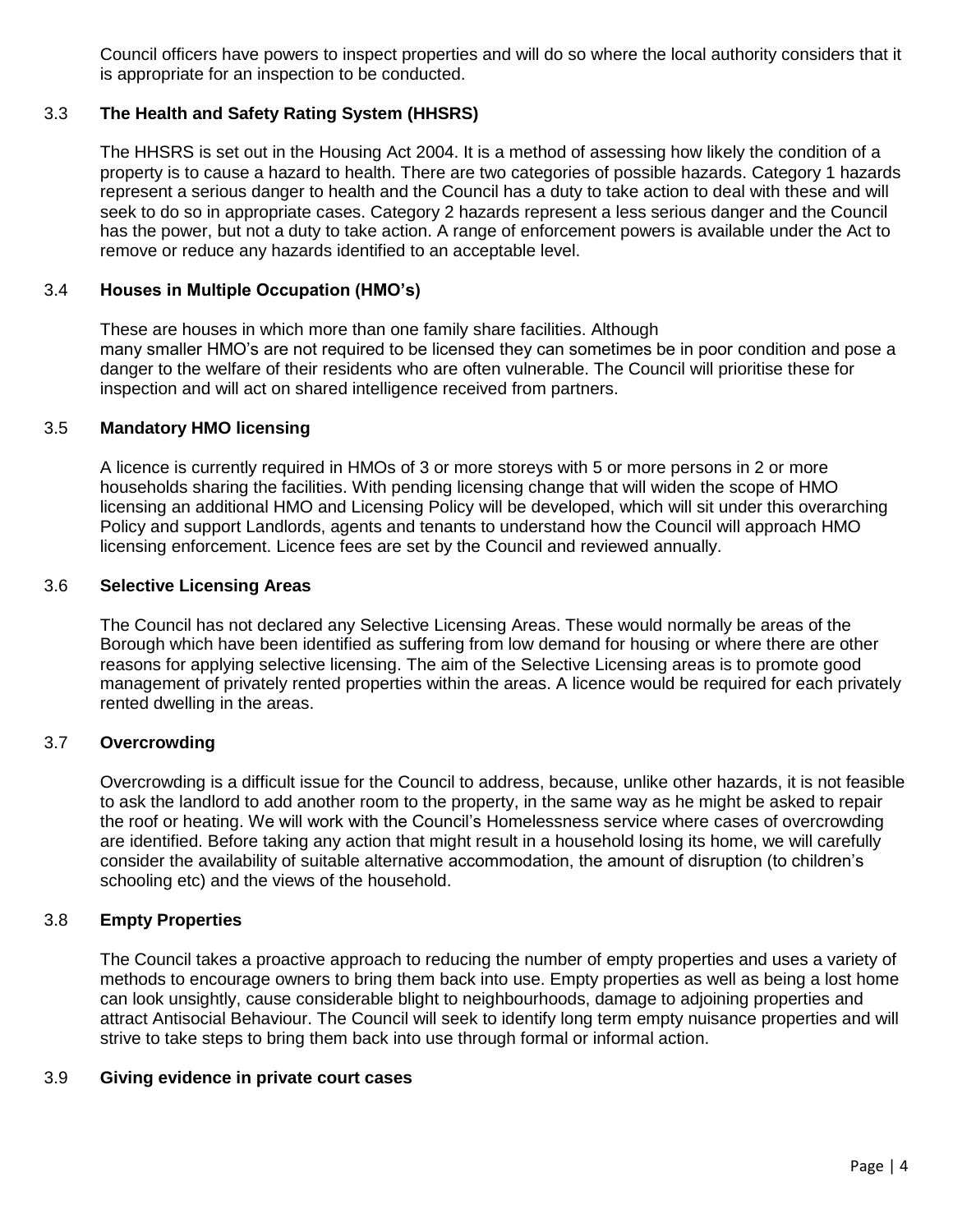Officers are sometimes asked to give evidence on behalf of one of the parties in a private action. In order to prevent any implication that the officer has taken sides, officers will usually only attend in response to a witness summons.

## 4 RESPONDING TO DIFFERENT TENURES

Different tenures need to be dealt with in different ways. For example an owner occupier has control over the condition of the home. A tenant is dependent on the landlord being willing to carry out repairs. Leaseholders have their own alternative remedies under their lease.

## 4.1 **Owner Occupiers**

Generally the Council will only take enforcement action against owner occupiers without their consent, in the following situations;

- The problem is adversely affecting someone else, also affecting an adjoining property or where there are also tenants living at the property or where there is a danger to the health and safety of the public or visitors to the property
- In certain circumstances the Council may take enforcement action to protect the health and safety of a vulnerable or elderly owner occupier. However, this would only be done where all alternative means to resolve the problem had first been explored.
- There is a need to compulsorily purchase their property. Compulsory Purchase Orders under housing legislation are only made after all other possible alternatives have been explored. The Order must be in the public interest. It must also be proportionate, taking into account alternatives and the impact on the person(s) dispossessed. There is a right of appeal to an independent public inquiry. There is a right to compensation.
- Any other reason the Council considers appropriate.

#### 4.2 **Private Tenants and Landlords**

The Council will generally seek to consult with tenants before taking enforcement action, and take into account any representations This may not always be possible, especially in an emergency. Consultations with landlords will depend on the severity of the issue.

#### 4.3 **Leaseholders**

The Council occasionally receives complaints from leaseholders requesting assistance in taking action against other leaseholders or freeholders. Council assistance will be limited to:

- Category 1 and high Category 2 hazards where the leasehold flat is tenanted.
- Contraventions of the HMO Management Regulations (this may necessitate action being taken against the leaseholder themselves)
- Statutory nuisances/serious or emergency situations affecting either the common parts of or multiple flats in a leasehold block.
- Any other reason the Council considers appropriate.

It may be appropriate in other situations to redirect the leaseholder to:

- The Leasehold Advisory Service 31 Worship Street, London E2CA 2DX, Telephone 020 7374 5380<https://www.lease-advice.org/>
- a solicitor who specialises in leasehold law

## 5. **ENFORCEMENT OPTIONS**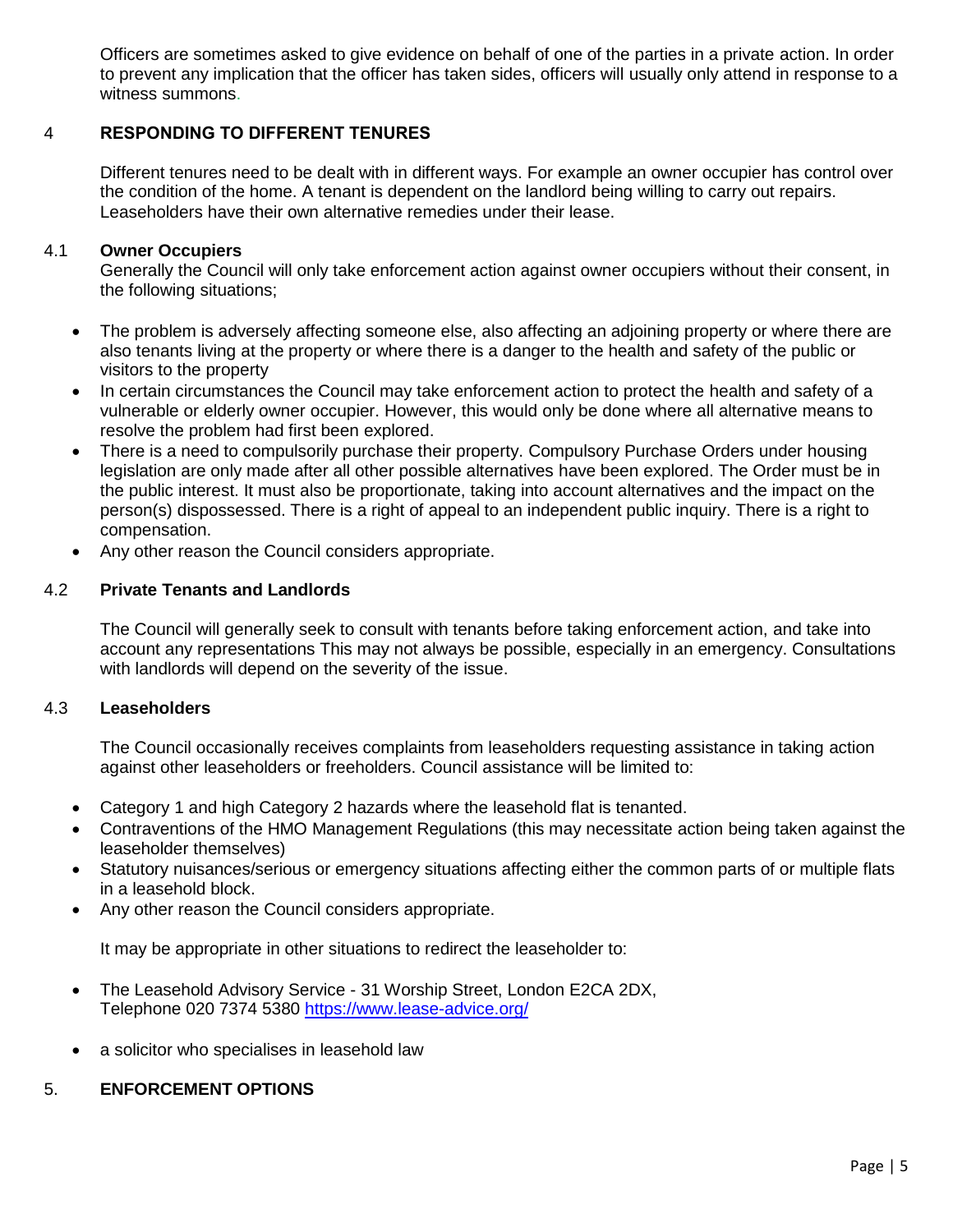- 5.1 Enforcement officers have a range of options available and will consider the most appropriate action based on the circumstances they are faced with showing regard to the Council's Enforcement Policy.
- 5.2 Where non-compliance is identified the Council will have regard to the principles of the Regulators Code of Practice and relevant guidance from First Tier Tribunal (FTT) decisions and will initially seek to proceed informally and only escalate its actions following a graduated enforcement approach unless a particular case warrants an alternative approach, each case will be considered on its own merits.

| <b>Action</b>                        | <b>General Circumstances</b>                                                                                                                                                                                                                                                                                                                 |  |
|--------------------------------------|----------------------------------------------------------------------------------------------------------------------------------------------------------------------------------------------------------------------------------------------------------------------------------------------------------------------------------------------|--|
| No Action                            | Sometimes formal action may not be appropriate and where                                                                                                                                                                                                                                                                                     |  |
|                                      | appropriate the person will be directed to other sources of advice.                                                                                                                                                                                                                                                                          |  |
| <b>Informal Action</b><br>and Advice | Sometimes it may be appropriate to deal with problems by<br>informal action of advice. One example would be to notify a<br>responsible person that action is required prior to taking formal                                                                                                                                                 |  |
|                                      | action.                                                                                                                                                                                                                                                                                                                                      |  |
| Service of<br><b>Notice</b>          | Sometimes service of enforcement notice(s) might be appropriate<br>where;<br>There is a risk to the health, safety and wellbeing of a                                                                                                                                                                                                        |  |
|                                      | household<br>There is a lack of confidence in the landlord/managing<br>agent/other relevant person to respond to an informal<br>approach;                                                                                                                                                                                                    |  |
|                                      | • There is a history of non-compliance with informal action;<br>• Where a landlord has previously been made aware of a defect,<br>but relets the property without making the necessary<br>improvements                                                                                                                                       |  |
|                                      | • Standards are generally poor, with little awareness of statutory<br>requirements;                                                                                                                                                                                                                                                          |  |
|                                      | The consequences of non-compliance with relevant legal<br>requirements could be potentially serious to the health and<br>safety of occupiers/members of the public;<br>• Although it is intended to prosecute, effective action also needs<br>to be taken as quickly as possible to remedy conditions which<br>are serious or deteriorating. |  |
|                                      | This is not an exhaustive list and is a list of typical situations. Every<br>case will be treated on its own merits                                                                                                                                                                                                                          |  |
| Powers of Entry                      | • Protect the health safety of any person or to protect the<br>environment                                                                                                                                                                                                                                                                   |  |
|                                      | • without avoidable delay                                                                                                                                                                                                                                                                                                                    |  |
|                                      | Investigate an offence                                                                                                                                                                                                                                                                                                                       |  |
|                                      | Prevent the obstruction of officers                                                                                                                                                                                                                                                                                                          |  |
|                                      | Carry out a statutory duty or power                                                                                                                                                                                                                                                                                                          |  |
| Powers to                            | Currently authorised officers have the power to require:                                                                                                                                                                                                                                                                                     |  |
| Require                              | Documents to be provided to enable them to carry out their                                                                                                                                                                                                                                                                                   |  |
| <b>Documents</b>                     | powers and duties under the Housing Act 2004.                                                                                                                                                                                                                                                                                                |  |
|                                      | Electrical and gas safety certificates to be provided in relation<br>to Houses in Multiple Occupation.                                                                                                                                                                                                                                       |  |
|                                      | Any person with an interest in a property to provide details<br>about its ownership or occupation                                                                                                                                                                                                                                            |  |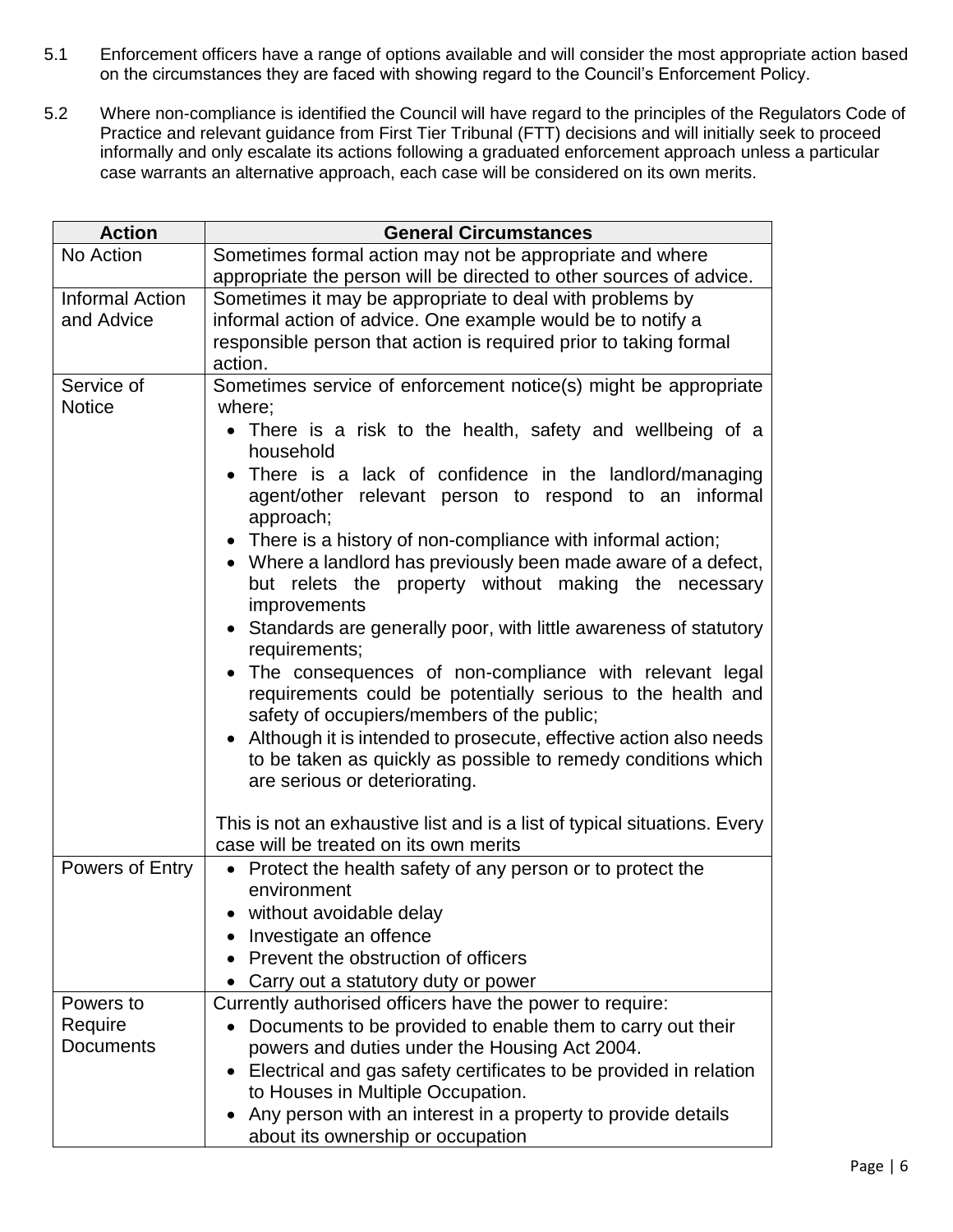| <b>Action</b>                                                                | <b>Emergency Circumstances</b>                                                                                                                                                                 |
|------------------------------------------------------------------------------|------------------------------------------------------------------------------------------------------------------------------------------------------------------------------------------------|
| Emergency<br>Remedial<br>Action/Emergen<br>Prohibition<br><b>CV</b><br>Order | There is an imminent risk of serious harm to the health and<br>safety of any occupiers of the premises or any other residential<br>premises                                                    |
| <b>Works in Default</b><br>for<br>non-<br>compliance                         | • We may choose to carry out works required by a notice if<br>they have not been completed within the permitted time<br>• This may be taken in conjunction with, or followed by<br>prosecution |
| <b>Formal Caution</b>                                                        | Used for Less serious offence- warning people about their<br>behaviour and the legal consequences should they commit<br>further offences.                                                      |
| Injunctive Action                                                            | Dangerous circumstances or significant public detriment<br>Where offenders are repeatedly found guilty of similar offences.                                                                    |

| <b>Action</b>                                    | <b>Contravention Circumstances</b>                                                                                                                                                                                                                                                                                                                                                                                                                                                                                                                                                                                                                                                                                                                                                                                                                                                                                                                                                                                                                                                        |
|--------------------------------------------------|-------------------------------------------------------------------------------------------------------------------------------------------------------------------------------------------------------------------------------------------------------------------------------------------------------------------------------------------------------------------------------------------------------------------------------------------------------------------------------------------------------------------------------------------------------------------------------------------------------------------------------------------------------------------------------------------------------------------------------------------------------------------------------------------------------------------------------------------------------------------------------------------------------------------------------------------------------------------------------------------------------------------------------------------------------------------------------------------|
| Revocation<br>of<br>and<br>licences<br>approvals | • Manager is not a 'fit and proper person'<br>• Breach of licensing conditions,<br>poor<br>standards<br>οf<br>management                                                                                                                                                                                                                                                                                                                                                                                                                                                                                                                                                                                                                                                                                                                                                                                                                                                                                                                                                                  |
| Prosecution                                      | Where an individual or company has endangered, the<br>health, safety or wellbeing of occupiers, visitors or the public<br>Where an individual or company has deliberately, negligently<br>or<br>Persistently breached legal obligations, especially where the<br>economic advantages of breaking the law are substantial<br>and the law abiding are placed at a disadvantage to those<br>who disregard it;<br>Where an individual or company has deliberately or<br>persistently ignored written warnings or formal notices /<br>orders or no reasonable progress has been made in carrying<br>out the requirements;<br>Alternative means to achieve compliance (for example<br>carrying out work in default) are considered inappropriate<br>A simple caution is not appropriate or the person accused<br>has refused to accept the offer of a simple caution;<br>Where an individual has assaulted or obstructed an Officer<br>in the course of their duties or provided false information.<br>This is not an exhaustive list and each case will be considered<br>on<br>its own merits. |

## 5.3 **Powers of Entry**

5.3.1 In certain circumstances, Powers of Entry into a property are provided to authorised officers in accordance with the legislation under which we operate.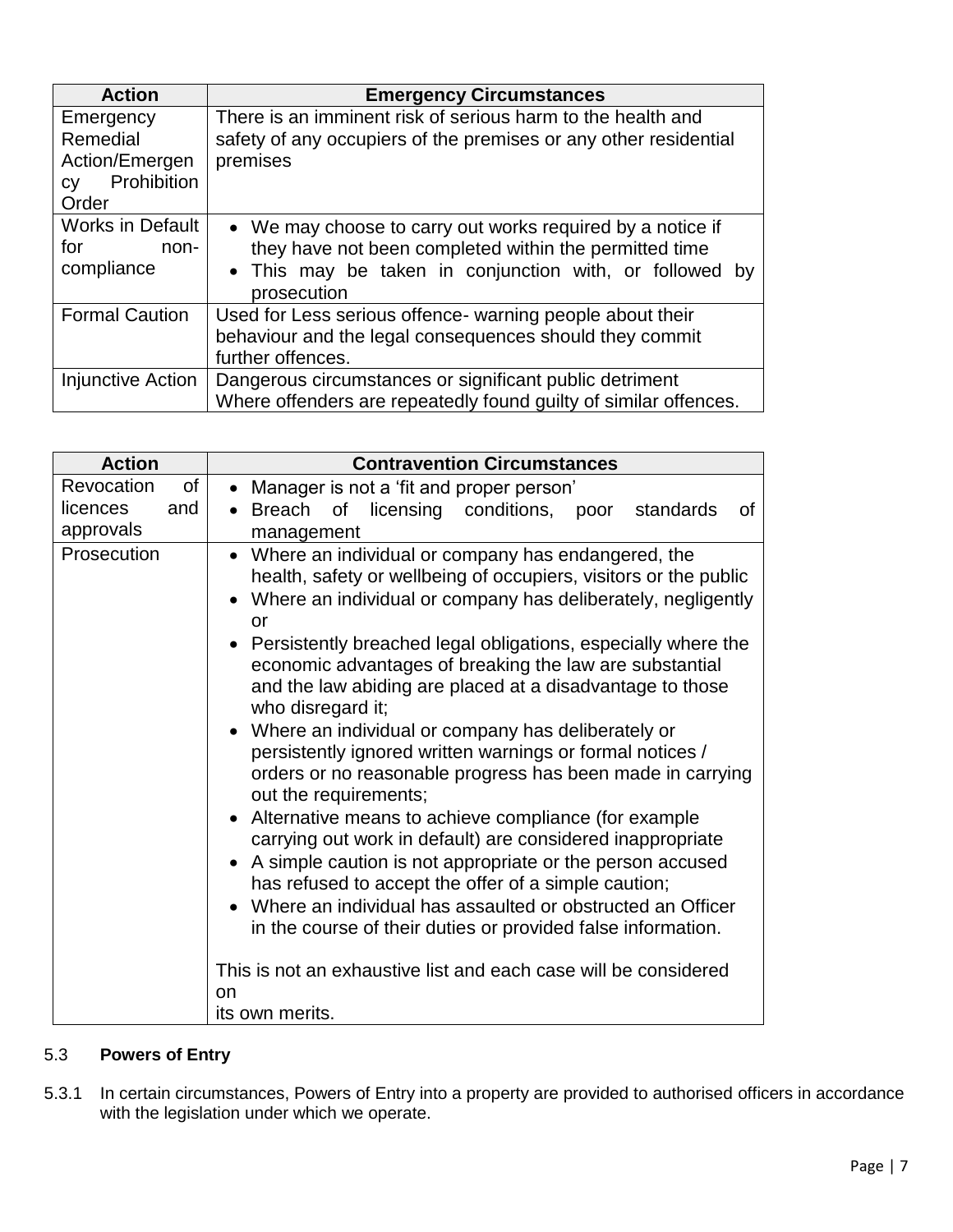In general the powers will allow an officer at any reasonable time to;

- Enter a property to carry out an inspection and gather evidence
- Take someone with them
- Take equipment or materials with them
- Take measurements, photographs or make recordings
- Leave recording equipment for later collection
- Take samples of articles or substances; and
- In some cases to carry out works.
- 5.3.2 In most cases prior notice must be given to owners and to the occupiers. The notice given depends on the legislation being enforced and can range from 24 hours to 7 days. Notice that powers of entry need to be carried out will normally be in writing or by email, but can in some circumstances be given verbally, depending on the relevant statutory provision. The powers of entry can be enforced with a warrant. The Police will accompany officers where it is appropriate. It is an offence to obstruct an officer in the course of their duty. Officers exercising their Power of entry will carry identification and details of their authorisation to carry out their action.

#### 5.4 **Carrying out Work in Default**

The Council is given powers under legislation to carry out works in default where a person has been required to do works but has failed to do so. In most circumstances a person will be given notice of the Council's intention to carry out works in their default. Once the Council has started works it is an offence for that person to obstruct the Council or any of the contractors that have been employed to carry out the works.

The cost of the works will be recovered in accordance with the relevant statutory provisions. The Council is not obliged to carry out works and will consider all the circumstances of a case before using this power. .

#### 5.5 **Injunctive Actions**

In certain circumstances injunctive actions may be used to deal with repeat offenders, dangerous circumstances or significant public detriment.

#### **5.6 Civil Penalties and Rent Repayment Orders**

Amber Valley Borough Council has agreed to implement Civil Penalties and Rent Repayment Orders as approved by Cabinet 28<sup>th</sup> June 2017. Civil penalties and rent repayment orders offer an alternative to prosecution for certain offences. The Policy will be reviewed annually and will be implemented in accordance with the policy. The policy can be viewed at [Rent Repayment and Civil Penalties Policy.](http://info.ambervalley.gov.uk/docarc/docviewer.aspx?docguid=bc042f11a25f4aca99592eb043ffbcdb)

#### 5.7 **Simple Cautions**

- 5.7.1 Officers may use Simple Cautions where someone has committed a less serious crime. Simple Cautions warn people that their behaviour has been unacceptable and makes them aware of the legal consequences should they commit further offences.
- 5.7.2 Simple cautions can only be issued in appropriate cases where:
	- there is evidence an offender is quilty
	- the offender is eighteen years of age or over
	- the offender admits they committed the crime

• the offender agrees to be given a caution – if the offender does not agree to receive a caution then they are likely to be prosecuted instead.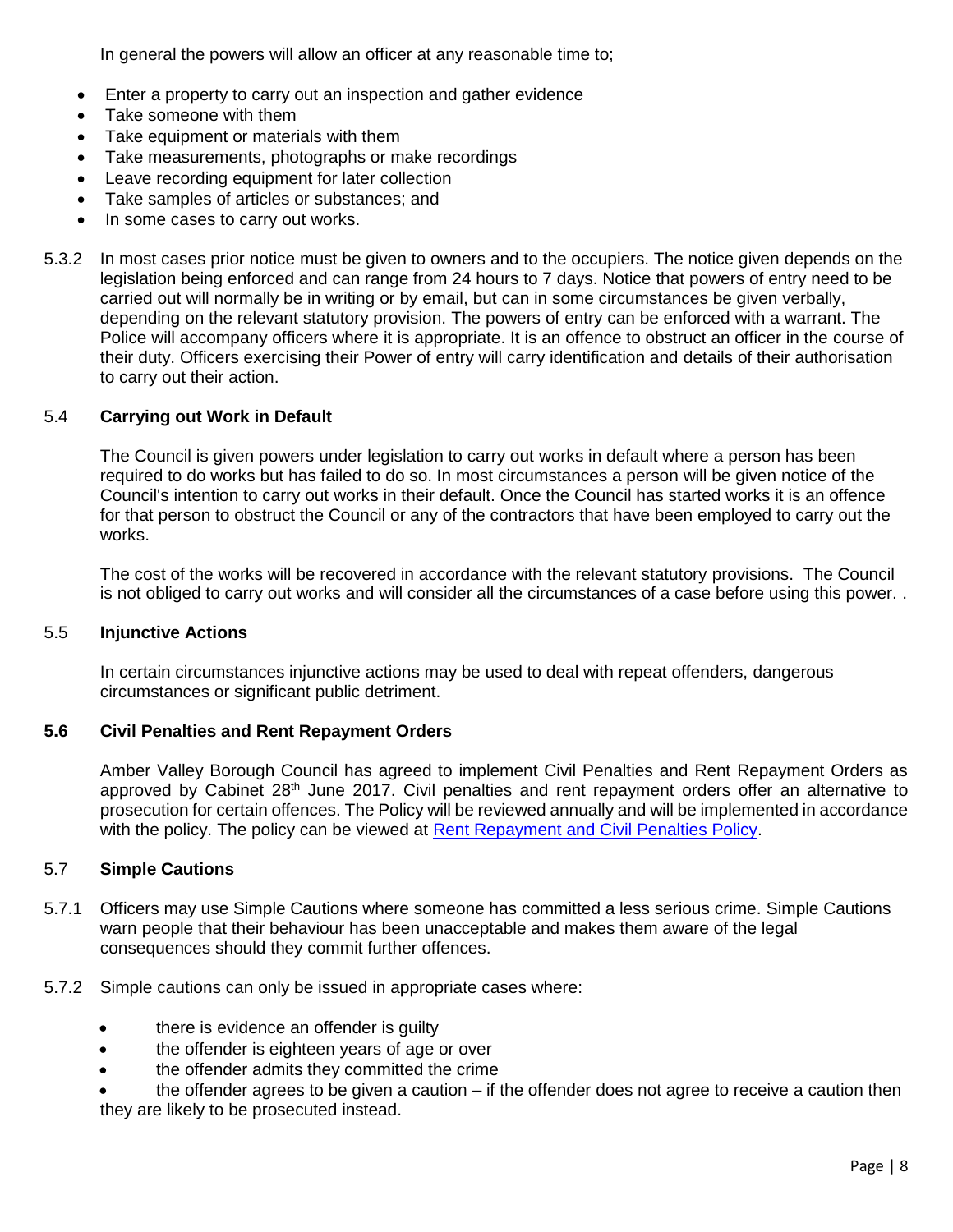5.7.3 Simple cautions are normally not appropriate where there is history of offending within the last 2 years or where the same type of offence has been committed before. In these circumstances prosecution may be more appropriate.

For more information see: **<http://www.homeoffice.gov.uk/police/powers/cautioning/>**

Or Home Office Circular 30/2005 Cautioning of Adult Offenders.

## 5.8 **Prosecution**

- 5.8.1 In making a decision to prosecute there must be sufficient, admissible and reliable evidence that an offence has been committed by an identifiable individual or company, and that there is a realistic prospect of conviction.
- 5.8.2 Secondly, a decision must be made as to whether a prosecution would be in the public interest. Where there is evidence, officers will consider prosecution consideration will be given to mitigating factors of a case, including:
	- Any reasonable explanation provided by the individual or company.
	- Evidence that the individual or company intends to prevent a recurrence of the problem
	- An individual's age and state of health
	- The offender's attitude to the offence
- 5.8.3 Any decision to prosecute will initially be considered in consultation with the manager, the Executive Director (Operations) and Legal Services. If prosecution is deemed appropriate then the case will be fully prepared and referred to the Legal Team for consideration. All prosecutions will be brought without unavoidable delay. To ensure that fair and consistent decisions are made regarding prosecutions any decision to prosecute must take into account the Code for Crown Prosecutors.

## 6 FEES AND CHARGES

#### 6.1 **Charging for Notices**

- 6.1.1 The Council will charge landlords/agents a fee per enforcement notice to recover costs from landlords when serving notices to cover the cost of enforcement action. The fee imposed shall be in accordance with the schedule of fees and charges that is available on the Council's website. Landlords will be made aware of the charge in informal or formal letters.
- 6.1.2 In most cases an officer will serve notices as a result of a failure to respond promptly to a request, or where the standards are so poor that a notice is served without prior notification. The charge is designed to be a deterrent to landlords who fail to recognise the need for sufficiently high standards. The Executive Director (Operations) has discretion to waive the application of the fee in appropriate circumstances.

#### 6.2 **Recovery of Costs Incurred**

There are various methods by which the Council can recover the costs incurred in carrying out work in default, dependent on the type of Notice that has been served:-

#### 6.2.1 **Sundry debtor method**

The Council will send the appropriate person an invoice requesting payment. If this is not paid within one month, a reminder invoice is sent requesting payment immediately. If the invoice is not paid within two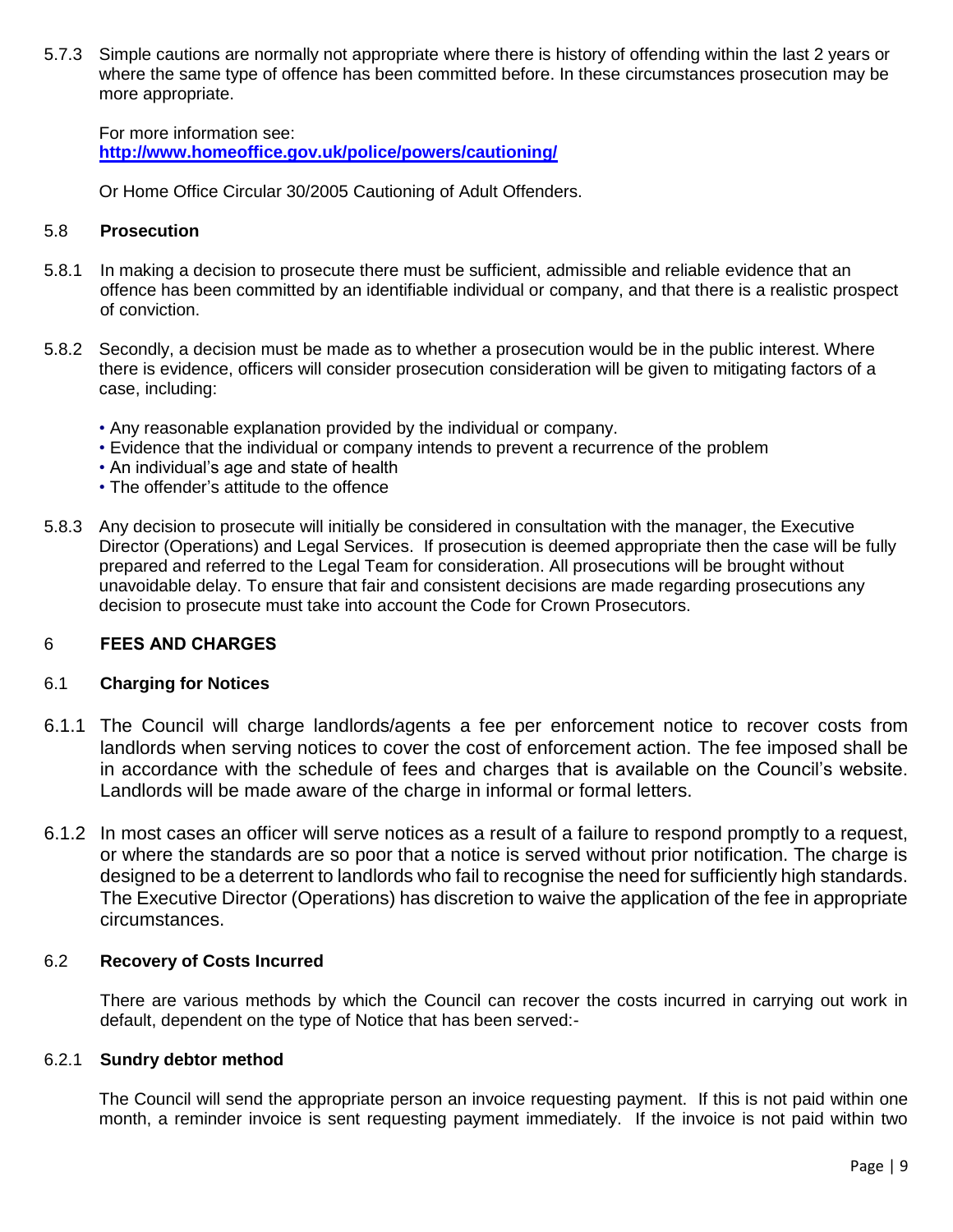weeks of the reminder being sent, the matter, depending on the size of the debt, will be referred to the Council's Legal Section for possible County Court action.

#### 6.2.2 **Charge on the property**

The Council can put a charge on a property. The charge remains in place until the Notice is complied with and, in the case of the Council carrying out and paying for works in default, until the debt is cleared. If the property comes up for sale a Local Authority search will show the outstanding Notice and trigger the repayment from the proceeds of the sale.

#### 6.2.3 **Forcing sale of the property**

The ultimate method by which the Council can reclaim its costs is to bring about the sale of the property. The proceeds of the sale will be given to the owner less the amount owed for the work in default and less the amount incurred by the Council in selling the property.

### 6.3 **Land Charges**

Copies of relevant notices will be sent to the Council's land charges department and added to the local land charges register. The Council's Uniform CAPS system will be used to record notices served as this is directly linked to Land Charges information.

## 6.4 **Appeals**

Appeals against notices served under the Housing Act 2004 are made to the Residential Property Tribunal (RPT). This is made clear on the notes attached to relevant notices which also detail the time period for appeal.

There is a charge associated with an appeal to the RPT and all relevant information must be submitted. Landlords can represent themselves or arrange a legal representative at their expense.

#### 7 SHARED ENFORCEMENT RESPONSIBILITY

- 7.1 In circumstances where enforcement responsibility is shared between enforcement agencies, regard will be had to other enforcement agencies.
- 7.2 In some cases, enforcement powers will rest with another agency (for example the Health and Safety Executive or Derbyshire Fire and Rescue Service). In these situations, the officers will transfer the case to the appropriate enforcing agency.

#### 7.3 **Fire Safety Protocol**

The Council has a good working relationship with DFRS. Enforcement of fire safety in a variety of buildings requires a protocol to set out the lead agency for enforcement purposes. The Council has signed a joint protocol with Derbyshire Fire and Rescue Service and officers will have regard to this document when considering enforcement action. The policy is being reviewed by DFRS and the specialist Built Environment Group. Once a revised protocol is update and agreed a link will be inserted.

## 8. SPECIFIC LINKS TO LEGISLATION

## 8.1 **Deregulation Act 2015**

8.1.1 The Government has deemed that retaliatory eviction is an unacceptable practice and tenants should not fear becoming homeless because they have asked for a necessary repair. Where a tenant makes a genuine complaint about the condition of their property that has not been addressed by their landlord, their complaint has been verified by a local authority inspection, and the local authority has served either an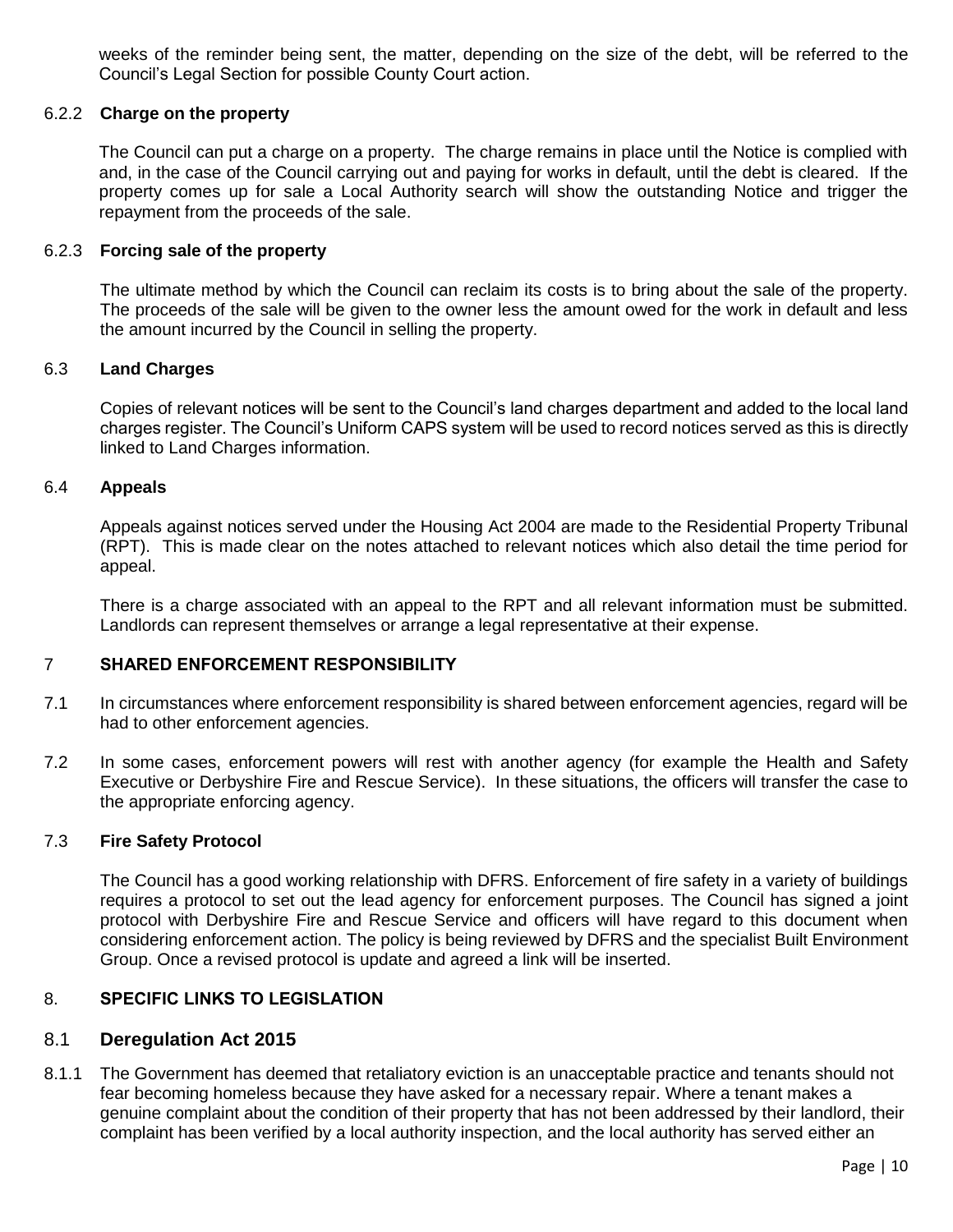improvement notice or a notice of emergency remedial action, a landlord cannot evict that tenant for 6 months using the 'no-fault' eviction procedure (a section 21 eviction).

8.1.2 A 'no fault' eviction is one where the tenant does not have to have done anything wrong, for example not paying the rent, to be asked to leave. The landlord is also required to ensure that the repairs are completed. This provision potentially puts more emphasis on the enforcement decision especially whether to allow a landlord to take informal action.

## 8.2 **The Smoke and Carbon Monoxide Alarm (England) Regulations 2015**

- 8.2.1 The Smoke and Carbon Monoxide Alarm (England) Regulations 2015 came into force on 1 October 2015. Private sector landlords are required from 1 October 2015 to have at least one smoke alarm installed on every storey of their properties and a carbon monoxide alarm in any room containing a solid fuel burning appliance (e.g. a coal fire, wood burning stove). After that, the landlord must make sure the alarms are in working order at the start of each new tenancy.
- 8.2.2 The requirements will be enforced by local authorities who can impose a fine of up to £5,000 where a landlord fails to comply with a remedial notice. The Council has an approved policy on how it will enforce these regulations.

<http://www.ambervalley.gov.uk/housing/private-rented-housing/smoke-and-carbon-monoxide-alarms.aspx>

8.2.3 The regulations do not contain all the fire safety requirements which their premises may be subject to. There are fire safety requirements under other legislation which may be applicable, such as under Part 1 of the Housing Act 2004 and the Regulatory Reform (Fire Safety) Order 2005.

## 8.3 **Mobile Homes Act 2013**

- 8.3.1 Amber Valley has 3 permanent mobile home parks and approximately 100 mobile homes. Where poor conditions are identified in mobile homes, the route to improvement (or any other course of action) is not necessarily the same as if the mobile homes were permanent structures. The definition of residential premises in the Housing Act 2004 is unclear whether mobile homes could be considered within this definition. As such there is a degree of interpretation to be made when it comes to determining whether the powers in the new Housing Act extend to mobile homes of various types.
- 8.3.2 Where poor conditions are encountered officers will have to consult this guidance and determine which is the most appropriate legislation to deal with poor living conditions and any other problems with mobile home sites. The sites themselves are governed by the provisions of The Caravan Sites and Control of Development Act 1960, however the provisions of The Housing Act 2004 may be applicable in certain situations as may the provisions of statutory nuisance under The Environmental Protection Act 1990.

## 8.4 **Private Water Supplies Regulations 2009/16**

This policy covers statutory duties to enforce the private water supply regulations. Amber Valley has a mix of commercial and domestic users of private water supplies. The Council will use guidance provided by the Drinking Water Inspectorate to inform enforcement decisions and will use enforcement when appropriate and necessary to do so to protect those consuming or likely to consume water that is likely to harm their health.

## 9. **MONITORING**

To ensure that officers within the Council comply with this enforcement protocol, cases will be monitored by the Housing Manager who will check to ensure that the necessary considerations have been given to a case and that procedures are being followed and the appropriate documentation is in place on the file and